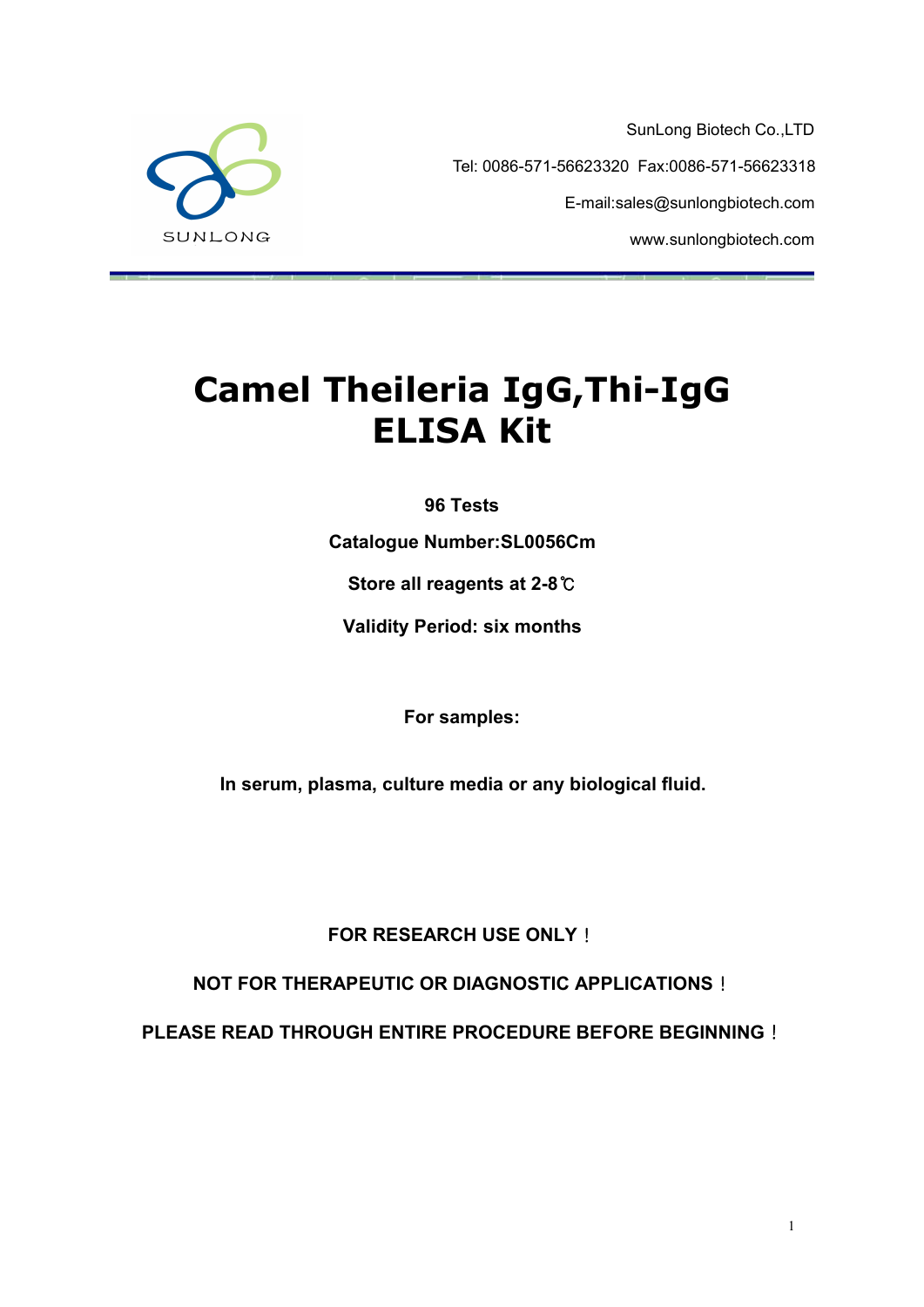## **Camel Theileria IgG, Thi-IgG ELISA Kit**

FOR RESEARCH USE ONLY

## **Drug Names**

Generic Name: **Camel Theileria IgG, Thi-IgG ELISA Kit**

## **Purpose**

Our Camel Theileria IgG, Thi-IgG ELISA Kit is to for the qualitative determination of Thi-IgG in Camel serum, plasma, culture media or any biological fluid.

## **Principle**

The ELISA is based on the the qualitative enzyme immunoassay technique.The Microplate provided in this kit has been pre-coated with an antigen specific to Thi-IgG, make it to solid-phase antigen.Samples are added to the Microplate wells and combined to the specific antigen. Then a Horseradish Peroxidase (HRP)-conjugated antigen specific for Thi-IgG is added to each Microplate well and incubated, so the antigen-antibody-Enzyme labeled antigen complex is formed. Following a wash to remove any unbound reagent, then the TMB substrate solution is added to each well. Only those wells that contain Thi-IgG and HRP conjugated Thi antigen will appear blue in color and then turn yellow after the addition of the stop solution. The optical density (OD) is measured spectrophotometrically at a wavelength of 450 nm. The qualitative determination of Thi-IgG is determined by comparing with the CUTOFF value.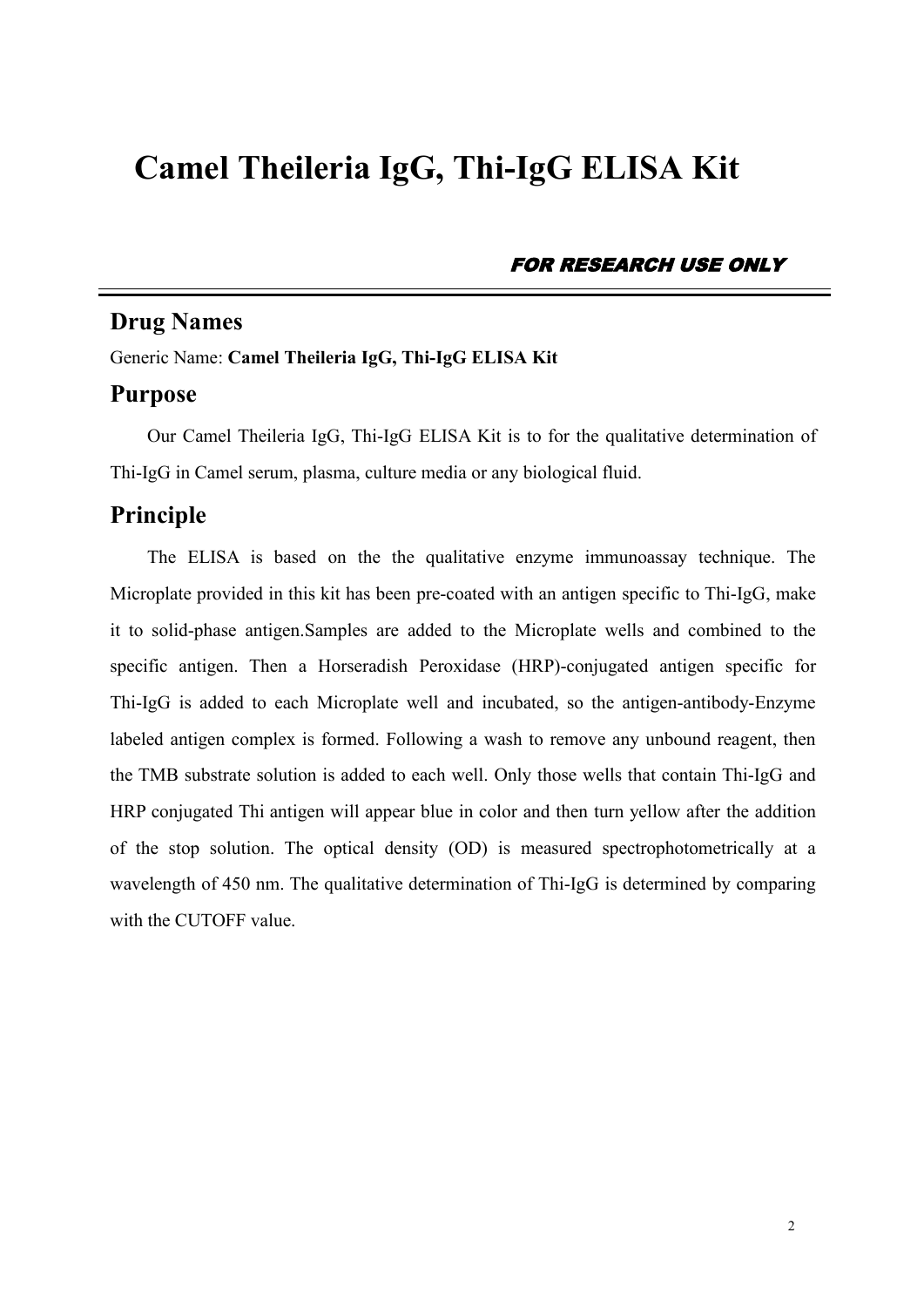|                | Materials provided with the kit | 96 determinations           | Storage         |
|----------------|---------------------------------|-----------------------------|-----------------|
|                | User manual                     |                             | R.T.            |
| $\overline{2}$ | Closure plate membrane          | $\overline{2}$              | R.T.            |
| 3              | Sealed bags                     |                             | R.T.            |
| 4              | Microplate                      |                             | $2-8^{\circ}$ C |
| 5              | Negative control                | $0.5$ ml×1 bottle           | $2-8^{\circ}C$  |
| 6              | Positive control                | $0.5$ ml×1 bottle           | $2-8^{\circ}C$  |
| 7              | HRP-Conjugate reagent           | $6m \times 1$ bottle        | $2-8^{\circ}$ C |
| 8              | Sample diluent                  | $6m \times 1$ bottle        | $2-8^{\circ}$ C |
| 9              | Chromogen Solution A            | $6m \times 1$ bottle        | $2-8^{\circ}$ C |
| 10             | Chromogen Solution B            | $6m \times 1$ bottle        | $2-8^{\circ}C$  |
| 11             | <b>Stop Solution</b>            | $6m \times 1$ bottle        | $2-8^{\circ}C$  |
| 12             | wash solution                   | $20ml (30X) \times 1bottle$ | $2-8^{\circ}$ C |

## **Materials provided with the kit**

## **Sample preparation**

#### 1. **Serum preparation**

After collection of the whole blood, allow the blood to clot by leaving it undisturbed at room temperature. This usually takes 10-20 minutes. Remove the clot by centrifuging at 2,000-3,000 rpm for 20 minutes. If precipitates appear during reservation, the sample should be centrifugated again.

#### 2. **Plasma preparation**

Collect the whole blood into tubes with anticoagulant (EDTA or citrate). After incubated at room temperature for 10-20 minutes, tubes are centrifugated for 20 min at 2,000-3,000 rpm. Collect the supernatant carefully as plasma samples. If precipitates appear during reservation, the sample should be centrifugated again.

#### 3. **Urine samples**

Collect urine into aseptic tubes. Collect the supernatant carefully after centrifuging for 20 min at 2,000-3,000 rpm. If precipitates appear during reservation, the sample should be centrifugated again. The preparation procedure of cerebrospinal fluid and pleuroperitoneal fluid is the same as that of urine sample.

#### 4. **Cell samples**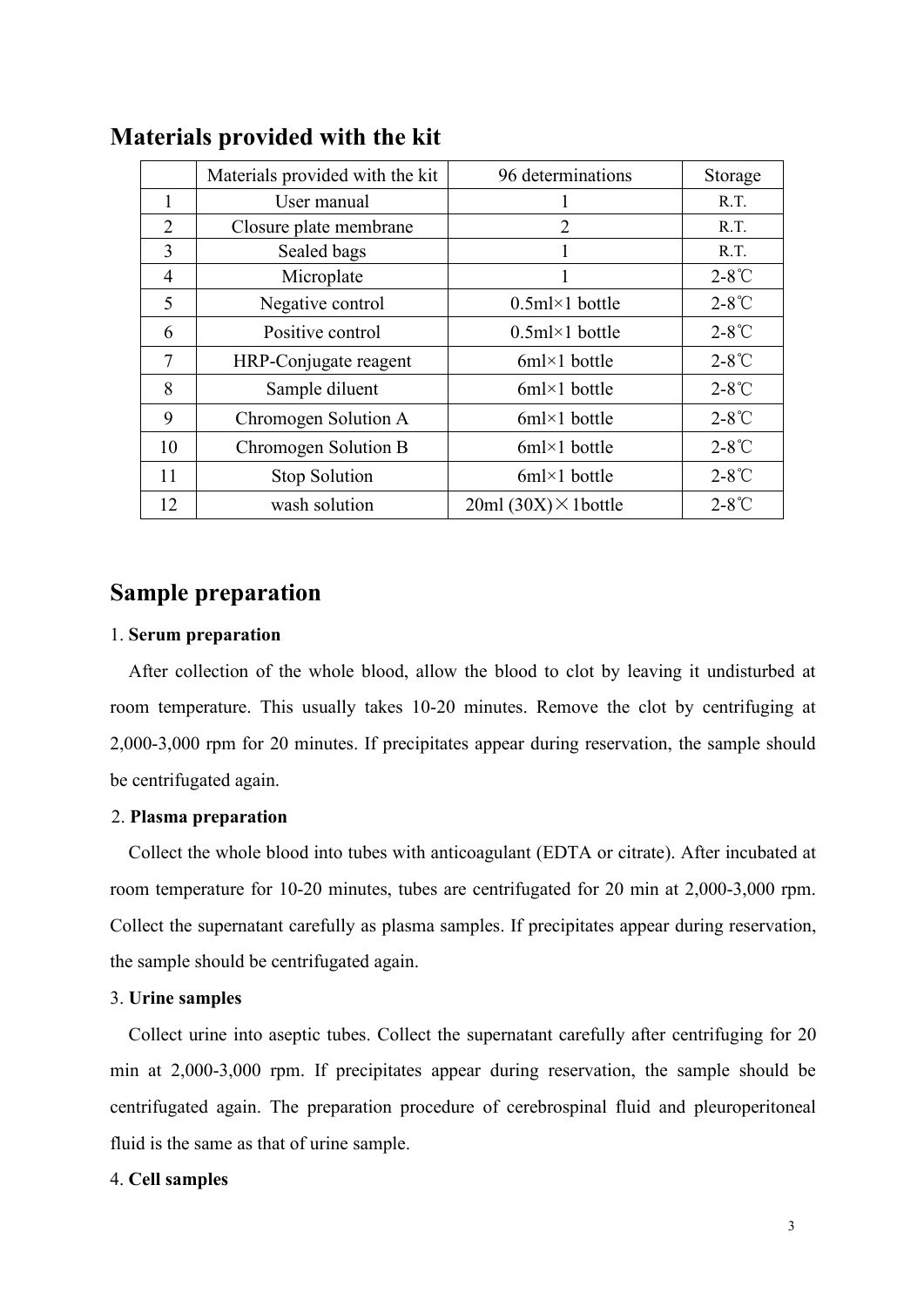If you want to detect the secretions of cells, collect culture supernatant into aseptic tubes. Collect the supernatant carefully after centrifuging for 20 min at 2,000-3,000 rpm. If you want to detect intracellular components, dilute the cells to 1X100/ml with PBS (pH 7.2-7.4). The cells were destroyed to release intracellular components by repeated freezing and thawing. Collect the supernatant carefully after centrifuging for 20 min at 2,000-3,000 rpm. If precipitates appear during reservation, the sample should be centrifugated again.

#### 5. **Tissue samples**

Tissue samples are cut, weighed, frozen in liquid nitrogen and stored at -80℃ for future use. The tissue samples were homogenized after adding PBS (pH 7.4). Samples should be operated at 4℃. Collect the supernatant carefully after centrifuging for 20 min at 2,000-3,000 rpm. Aliquot the supernatant for ELISA assay and future use.

#### **Notes:**

- 1. Sample extraction and ELISA assay should be performed as soon as possible after sample collection. The samples should be extracted according to the relevant literature. If ELISA assay can not be performed immediately, samples can be stored at -20 ℃ .Repeated freeze-thaw cycles should be avoided.2. Our kits can not be used for samples with NaN3 which can inhibit the activity of HRP.
- 

## **Procedure**

- 1. In the Microplate, number the corresponding micropores of the sample in sequence,leave two wells as negative control, two wells as positive controland one empty well as blank control. (blank control hole don't add samples and HRP-Conjugate reagent, the rest step operation are same)
- 2. Adding samples: Adding 50ul of Negative and positive control to the negative and positive control wells respectively. For sample wells, 40μl Sample dilution buffer and 10μl sample are added in it. Samples should be loaded onto the bottom without touching the well wall. Mix well with gentle shaking.
- 3. Incubation: incubate 30 min at 37℃ after sealed with Closure plate membrane.
- 4. Dilution: dilute the concentrated washing buffer with distilled water (30 times for 96T).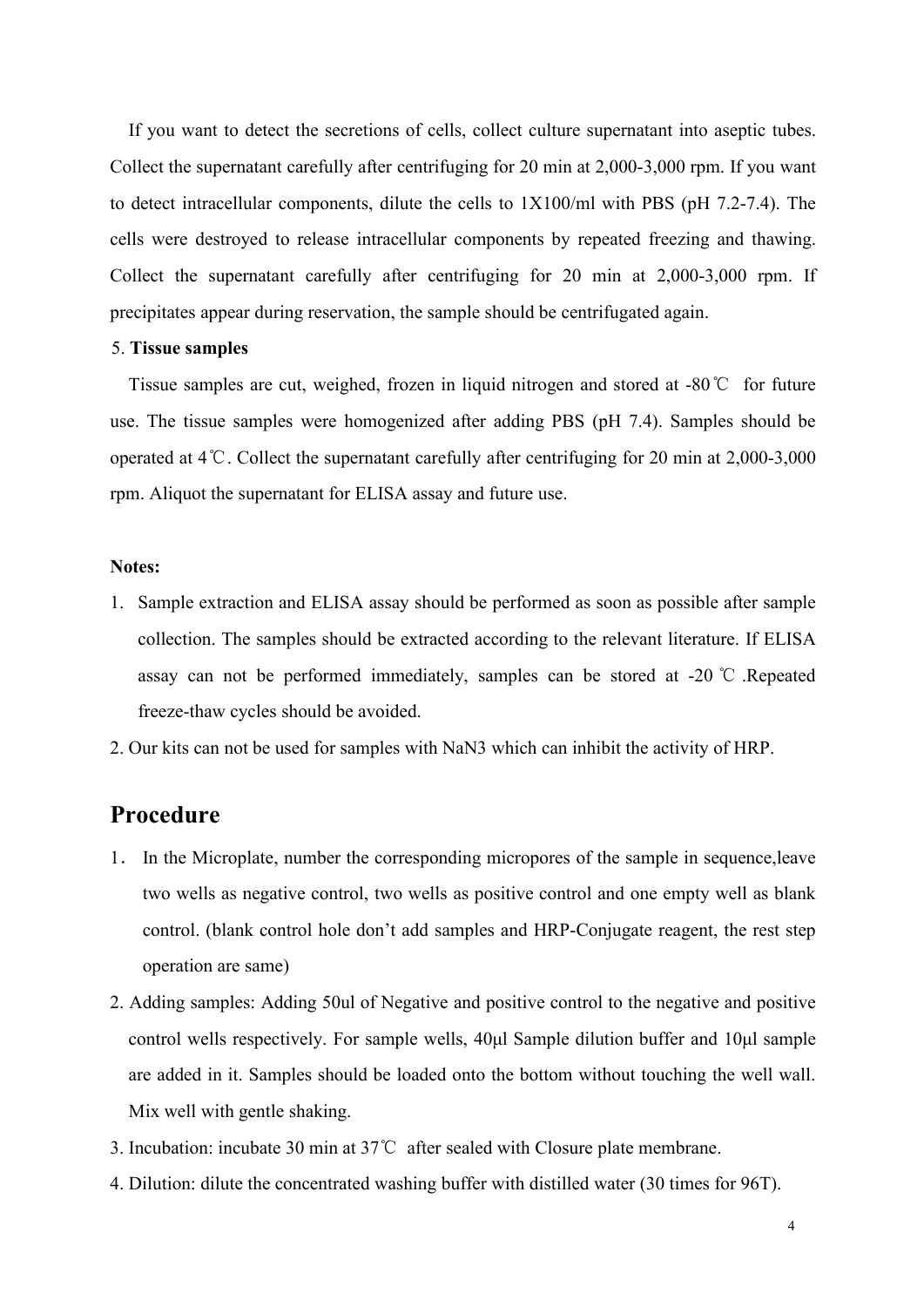- 5. Washing: carefully peel off Closure plate membrane, aspirate and refill with the wash solution. Discard the wash solution after resting for 30 seconds. Repeat the washing procedure for 5 times.
- 6. Add 50 μl HRP-Conjugate reagent to each well except the blank control well.
- 7. Incubation as described in Step 3.
- 8. Washing as described in Step 5.
- 9. Coloring: Add 50 μl Chromogen Solution A and 50 μl Chromogen Solution B to each well, mix with gently shaking and incubate at 37℃ for 15 minutes. Please avoid light during coloring.
- 10. Termination: add 50 μl stop solution to each well to terminate the reaction. The color in the well should change from blue to yellow.
- 11. Read absorbance O.D. at 450nm using a Microtiter Plate Reader. The OD value of the blank control well is set as zero. Assay should be carried out within 15 minutes after adding stop solution.

## **Determine the result**

Test effectiveness: the average value of positive control≥1.00; the average value of negative control≤0.10.

The critical value (CUT OFF) calculation: critical value = the average value of negative  $control + 0.15$ 

Negative judgement: if the OD value < CUT OFF, the sample is Camel Thi-IgG negative.

Positive judgement: if the OD value  $\geq$ CUT OFF, the sample is Camel Thi-IgG positive.

## **Notes**

1. Store the kit at  $4^\circ$  C upon receipt. The kit should be equilibrated to room temperature before the assay. Remove any unneeded strips from Thi antigen-Coated plate, reseal them in zip-lock foil and keep at  $4^{\circ}$  C.